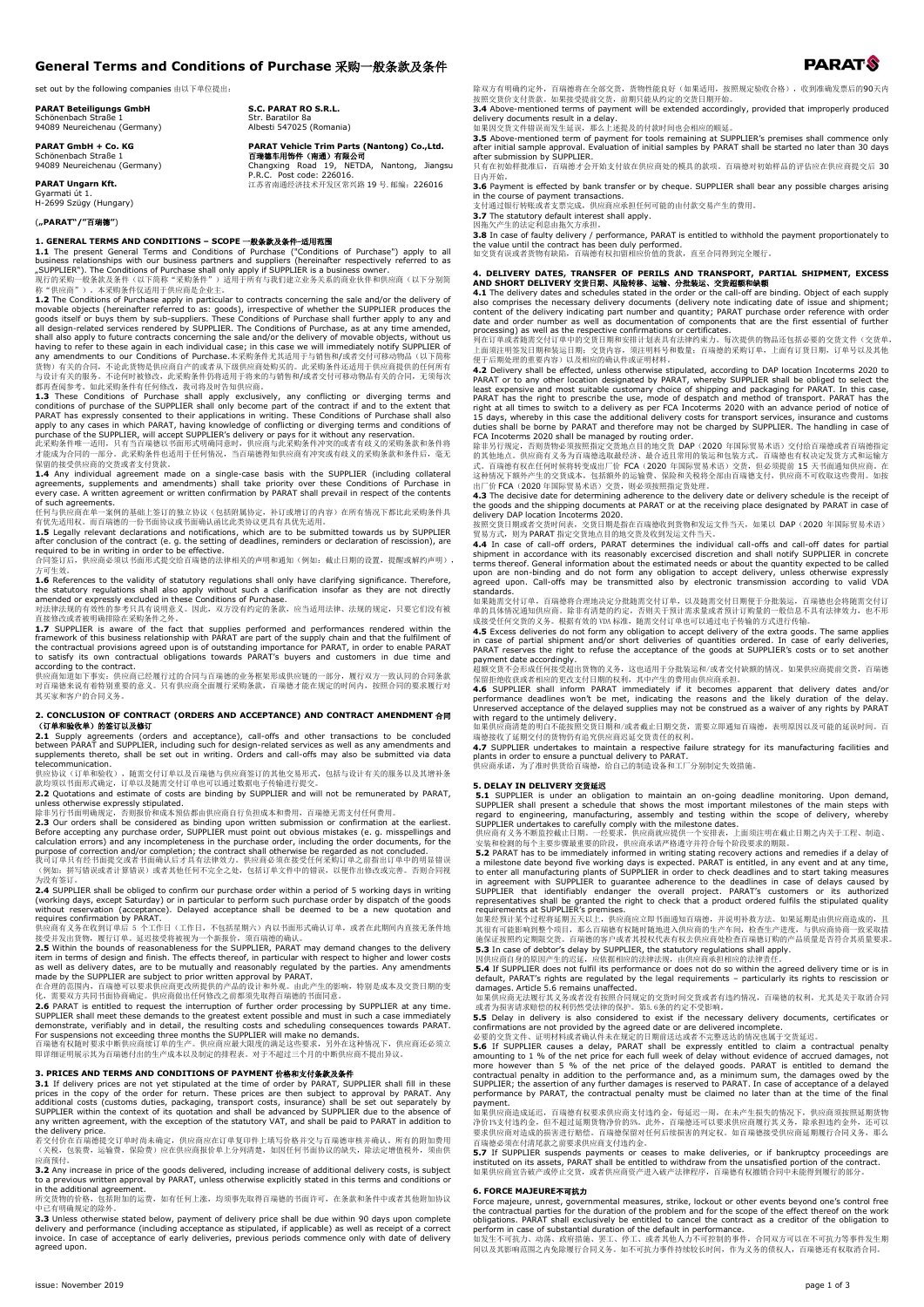# **General Terms and Conditions of Purchase** 采购一般条款及条件

**7. NOTICE OF DEFECTS 缺陷通知**<br>**CALCE OF DEFECTS 缺陷通知**<br>of transfer of risal the liable in particular, in accordance with the general law, that the goods at the time<br>of transfer of risk to PARAT have the contractually agreed manufacturer.

依照通用合同法, 供应商尤其有责任保证货物风险转移到百瑞德时, 其特质符合合同之约定。在不同情况下的产品描述,<br>尤其是根据百瑞德订单中的名称或参考所形成的产品描述, 均被视为关于产品性能所制定的协议, 是相应合同中的主要部<br>分, 不论产品描述来自于百瑞德、供应商还是制造商。

7.2 PARAT is also entitled to claim for defects without restriction if the defect remained unknown to<br>PARAT is also entitled to claim for defects without restriction if the defect remained unknown to<br>如果由于签订合同时严重就忽造成百瑞德不了解

7.4 PARAT's obligation to give notice of defects discovered at a later point in time remains unaffected. In<br>all cases, an objection (notice of defects) by PARAT shall be deemed timely and without delay if it is<br>delivered

**8. LIABILITY FOR DEFECTS / CLAIMS FOR DAMAGES 赔偿责任/索赔损失**<br>**8.1** Unless otherwise stipulated in these Conditions of Purchase, the statutory provisions shall apply<br>regarding physical and legal defects as well as the legal c

除非在此采购条件中有明确规定,否则法定条款适用于处理关于货物的物理缺陷和法律缺陷以及由此缺陷产生的法律后果。<br>8.2 Deficiencies which will become apparent within six months after passing of the risk shall be assumed<br>to have already existed at the time of passing of the risk, u

**8.3** If the SUPPLIER fails to comply with its obligation to render supplementary performance (rectification) or by<br>
of a defect ,*Nachbesserung*) – at PARAT's option either by removing the defect (rectification) or by<br>
p

情况紧急(例如: 存在操作可靠性的风险或者有可能造成不合理的较高损失)修复缺陷对百瑞德来说不合理,则不需要设<br>置一个截止日期; 如发生这种情况,百瑞德将尽可能提前通知供应商。

**8.4** SUPPLIER is in addition obligated to provide compensation for any expenses in connection with the readers of energy of defects, in particular transport costs, dismantling and assembly costs, administrative costs as

如果百瑞德必须参与某些修补缺陷过程,如移平发运集装箱及履行救援程序或者其买家尤其是汽车制造商的类似程序。其<br>他按合同或者法律索赔的权利不受影响。供应商因检测和矫正缺陷(包括有可能的拆解费和组装费)而产生的费用均应由<br>供应商承担,即使最后证明并无缺陷,方瑞德与权的责任。<br>或者由于疏忽未能意识到货物实际上并无缺陷的,百瑞德才负有责任。

8.5 Should the SUPPLIER repeatedly be unable to meet PARAT's requirements with regard to quality and<br>finish, PARAT shall in all cases be entitled, after a respective warning letter had been issued, to withdraw<br>from the co

百瑞德的其他权利不受影响。<br>**8.6** PARAT's other claims because of the violation of any contractual or legal obligations (e.g.<br>compensation claims irrespective of their legal grounds) remain unaffected.<br>因为任何违反合同或者法律义务的行为(例如:不论何种依法提出的赔偿要

### **9. LIMITATION PERIOD** 时效期

**9.1** Reciprocal claims of PARAT and SUPPLIER become time-barred according to statutory provisions, unless otherwise stipulated below. 除非下文有明确规定,否则百瑞德与供应商互相提出的索赔有效期受到法律规定的限制。

9.2 The general limitation period for any claims arising from defects shall be 3 years, beginning with the transfer of risk. As far as acceptance is agreed, limitation period shall commence with such a The 3-year limitati

的情况下。

**9.3** The limitation periods of sales law, including aforementioned extension, apply for all contractual claims for defects to the extent permitted by law. If PARAT is also entitled to extra-contractual compensation for th

period. 合同法的时效性,包括上文提及的延长,在法律许可的范围内,适用于所有根据合同对产品缺陷的索赔。如果百瑞德也有 权根据合同对一个缺陷进行额外的索赔,除非时效期因为运用了合同法的时效期而得到延长,否则其时效期根据法律法规 的限制确定。

# **10. PRODUCT LIABILITY / RELEASE FROM LIABILITY AND THIRD PARTY INSURANCE COVER** 产 品责任/解除责任和第三方保险

10.1 If claims are lodged against PARAT wing to produt liability laws, the SUPPLIER shall exempt and the scased by a defect in the goods which are delivered by the SUPPLIER. In cases of liability depending upon a defect i

# **11. EXECUTION OF WORK** 施工

Persons employed by SUPPLIER who carry out work on factory premises of PARAT or on the third party's premises designated by PARAT in fulfilment of the contract, must abide legal, regulatory and operational<br>regulations as well as safety regulations of PARAT or of the designated third party. SUPPLIER undertakes to send PARAT the results of risk assessments for the work to be carried out to PARAT on request.

供应商承诺并保证其雇佣的人员,在百瑞德的生产经营场所或者在百瑞德指定的第三方的生产经营场所履行合同义务时, 必须遵守法律、法规及操作规程,包括百瑞德或百瑞德指定的第三方安全规章制度。一经要求,供应商须向百瑞德提交现 场施工风险评估结果。

# 12. COMMISSION ORDER / SUBCONTRACTING 代理订单/分包

As far as SUPPLIER carries out any subcontract orders for PARAT, the SUPPLIER has to check in any case the material provided by PARAT for of its unobjectionable quality before processing the material according to the provisions set out, unless otherwise stipulated in writing. In case of possible defects, a further processing may only be started upon explicit approval by PARAT. Silence does not expressly constitute an

approval. In case of subcontract orders and commission processing, the entire Terms and Conditions of Purchase shall apply accordingly.

除非另行书面规定,当供应商把百瑞德的订单分包,在任何情况下供应商在处理百瑞德提供的材料前都必须对材料进行检 查。如有可能的缺陷,只存在在得到了百瑞德明确许可之后才能进行后续处理。沉默不当然构成同意。如有分包或者委托 加工情况,采购一般条款及条件将分别适用。

### **13. RETENTION OF TITLE AND FREE ISSUE MATERIAL** 所有权保留和免费材料

13.1 A so-called simple retention of title claimed by the SUPPLIER for its performance and services is<br>acknowledged by PARAT. PARAT, however, shall have the right to resell the delivered goods in the<br>ordinary course of its

item or parts thereof. This also applies to possible assignment of receivables.<br>供应商对履行合同和服务所要求的简单的所有权保留是得到百瑞德承认的。但是,如无其他书面约定延长或者扩大所有权<br>的核况下,百瑞德应有权通过一般的业务过程转卖交运过来的货物。供应商有义务立即告知百瑞德所交货物中任何第三方<br>的权利。这也适用于对所收货物有可能的分配。

13.2 PARAT remains the owner of the fabrics, parts, containers and special packaging provided by PARAT<br>as well as of any and all tooling transfered for use, unless these items are owned by any third party (for<br>instance b

德所提供物品价值占物品整体价值的比例,这部分的价值由供应商为百瑞德保留。

**14. ASSIGNMENT, SET-OFF AND RIGHT OF RETENTION 分配、抵消以及保留权**<br>**14.1** SUPPLIER shall not assign its contractual claims, neither in whole nor in part, to third parties<br>without the prior written consent by PARAT or permit thir

SUPPLIER.<br>如未事先取得百瑞德向书面同意或者第三方许可,供应商无权将根据合同的部分或者全部债权,转让给第三方。如果供应<br>商在没有取得百瑞德同意的情况下将债权转让,那么百瑞德有权仍然向供应商付款。

14.2 SUPPLIER is entitled to a right of set-off or retention only in the presence of undisputed or legally<br>upheld payment claims, and the right of retention only if it results from the same contractual relationship.<br>只有在双方

**15. SUPPLIER'S REDRESS 供应商的赔偿**<br>**15.1 I**n addition to the warranty claims, PARAT is also entitled without restriction to its statutorily<br>determined rights of recourse within a supplier chain. PARAT shall be entitled in pa

right to choose.<br>前时 to choose.<br>前时候,百瑞德尤其有权要求供应商追加执行(修理或者代替交货)。这对百瑞德的法定选择权不产生限制。<br>除了担保请求权,百瑞德尤其有权要求供应商追加执行(修理或者代替交货)。这对百瑞德的法定选择权不产生限制。<br>film for defects asserted by its purchasers (including<br>reimbursement of expenses), PARAT

价。如果供应商在一定时间内没有给出说明,没有提出友好的解决方案, 那么百瑞德,在这种情况下,供应商负责提供反

证。<br>**15.3** The claims of PARAT for supplier's redress also apply if the goods have been further processed by<br>the purchaser or by PARAT before being sold to a customer, e. g. when mounting in another product.<br>如果货物还需百瑞德的采购商进 端条员协定而旨,福德的承兑

**16. PROPERTY RIGHTS OF A THIRD PARTY / PRIOR AND NEW PROPERTY RIGHTS AND KNOW-<br>HOW SEE THE UNIVERSIMAL STATE AND A THIRD AND THE USE OF THE SET ON THE SET OF THE RELEASE OF THE RELEASE OF T<br>16.1 SUPPLIER undertakes to rel** 

SUPPLIER or which it reasonably should have known.<br>供应商承诺,供应商应当对其侵犯第三方的知识产权负责,或者供应商没有告知百瑞德其中存在的供应商了解的或者应该<br>了解的任何第三方的权利,因此而造成的任何第三方对百瑞德关于任何侵犯与所供货物和服务有关的知识产权的索赔,该

**16.2** This shall not apply insofar as SUPPLIER has produced the supplied product and/or rendered the services on the basis of drawings, models or similar other descriptions or statements provided by PARAT and does not kn

**16.4** SUPPLIER provides to PARAT the result of development which has been generated occasionally or<br>during execution of the delivery relationship, including industrial property rights for exclusive property,<br>provided that

rights of any kind to reproduce and to alter.<br>假如百瑞德委托供应商进行某种研究,供应商将偶然获得的或者在供货期间获得的研究结果提供给百瑞德,包括独有财产<br>的工业产权:在百瑞德没有为此研究结果付款之前,百瑞德可以在任意地点暂时地、客观无条件地、不排他地、带着赞赏<br>的态度使用这一种的使用,利用一切形式的工业产权进行再生产以及更改。<br>权利进行无限制的使用,利用一切形式的工业产权进行再生产以及更改。

**16.5 SUPPLIER shall grant PARAT a non-exclusive, complimentary, transferable, sublicensable and inservocable right of use to know-how, results of development and/or SUPPLIER's industrial property rights, which existed ev** 

即使此工业产权在与供应商合作之前就存在。<br>16.6 The application and assertion of industrial property rights to nongratuitous developments generated

**16.6 The application and assertion of industrial property rights to nongratuitous developments generated in collaboration with PARAT and SUPPLIER, is solely with PARAT. Inventions made by SUPPLIER's employees during the** 

商应在此知识产权下给予百瑞德使用权。任何对此员工发明的强制补偿均应由每个合同方承担。另外,法律条款也应适用。<br>**16.7** Even in case of an early termination of the contractual relationship, PARAT shall be entitled to these<br>rights and shall also include partial results of develop